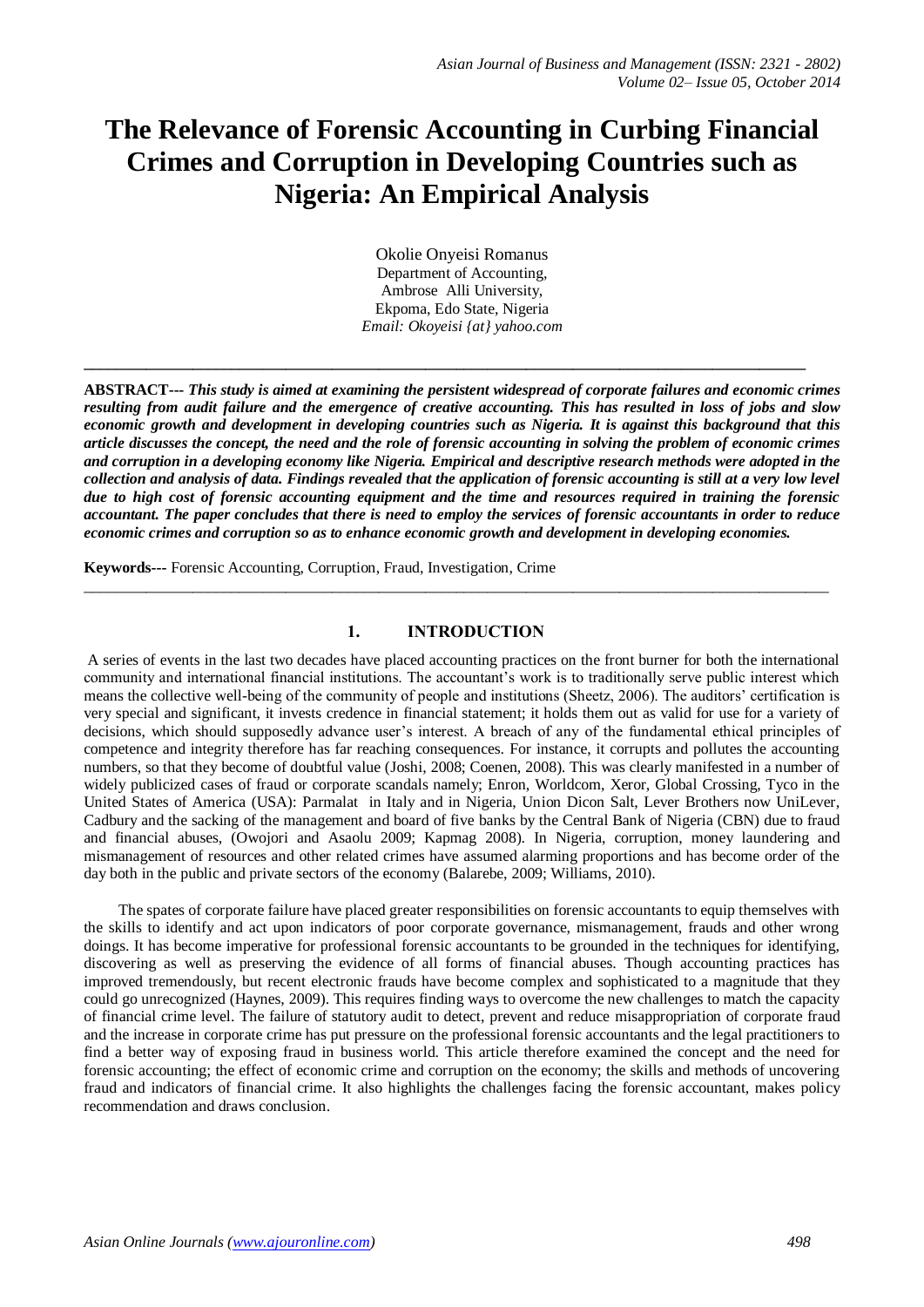# **2. LITERATURE REVIEW**

# **2.1The Concept of Forensic Accounting**

Forensic accounting is different from the old debit and credit accounting as it provides an accounting analysis that is suitable to the organization in resolving any dispute that may arise in such firms. Okoye (2006:34) defines accounting "as the process of identifying, measuring and communicating economic information to permit informed judgment and decision by the users of the information". More so, Oladipupo (2005) opined that financial investigation is an examination of the record and accounts of an organization for a special purpose. The integration of accounting, auditing and investigation yield the specialty known as forensic accounting. Forensic accounting is focused, therefore, upon both the evidence of economic transactions and reporting as contained within an accounting system, and the legal framework which allows such evidence to be suitable for the purpose of establishing accountability and/or valuation (Okolo, 2007). Simply put, forensic accounting is accounting that is suitable for legal review, offering the highest level of assurance, and including the now generally accepted connotation of having been arrived at in a scientific fashion (Crumbley, 2006). Forensic accounting remains the most challenging and sophisticated area in the financial sector. Although, the profession does not possess a formal definition, Razaee, Crumley and Elmore (2006) defined forensic and investigative accounting as "the application of financial skills and an investigative mentality to unresolved issues, conducted within the context of the rules of evidence." Forensic accounting in the view of Sheetz (2006) is simply the use of accounting discipline to help determine issues of facts in business litigation. Manning (2010) also defined forensic accounting as the application of financial accounting and investigative skills to a standard acceptable by the courts to address issues in disputes in the context of civil and criminal litigation. In the view Dimilola and Olofinsola (2007) forensic accounting is the application of accounting methods, investigative activities and law procedures to detect and investigate financial crimes and related economic misdeeds. However, Zysman (2006) sees forensic investigation as the utilization of specialized investigative skills in carrying out an inquiry conducted in such a manner that the outcome will have application to the court of law. As a discipline, forensic accounting encompasses financial expertise, fraud knowledge and a strong understanding of business reality and the working of the legal system. Its development can be achieved usually through on-the-job training and experience with investigating officers and legal counsel (Coenen, 2008; Tijani, 2006).

 Forensic accounting utilizes accounting, auditing and investigative skills while conducting an investigation. They often analyze, interpret, summarize and present information in a complex manner which is understandable and well documented. Also, they are often involved in various activities such as investigating and analyzing financial evidence, developing computerized system, exhibiting documents and presenting the evidence obtained, (Uche, 2009; Balarebe, 2009). Zysman (2006) sees forensic accounting as the integration of accounting, auditing and investigative skills. It provides an accounting analysis that is suitable to the court, which will form the basis of discussion, debate and ultimately dispute resolution. This means that forensic accounting is a field of specialization that has to do with provision of information that is meant to be used as evidence especially for legal purposes. The forensic accountants are trained to look beyond the numbers and deal with business reality of the situation (Coenen, 2008; Zysman, 2010). The court evidence indicates that a high level of expertise is necessary to analyze current complicated financial transactions and events (Razaee et al, 2006). This means that a forensic investigation may be applied in various fields such as accounting engineering, medicine, and some other disciplines (Owojori and Asaolu, 2009).

 Forensic accountants thrive on detecting fraud and criminal transactions in banks, corporate entities, public sector or from any other organisation's financial records. In other words, forensic accounting is all about the thrill of the hunting and discovering of inaccuracies. However, forensic accountants can be distinguished from external auditors by the assumption that auditors look at the numbers while forensic accountants look behind them (Balarebe 2009; Kasum, 2009). Forensic accounting should be sufficiently thorough and complete so that it can report its finding as to accounts, inventories or the presentation thereof that is of such quality that it would be sustainable in legal proceeding, or within some judicial or administrative review (Grazoli, Janals and Johnson, 2006; Williams 2010; Oladipupo, 2005).

# **3. AREAS OF FORENSIC ACCOUNTING**

Forensic accounting encompasses both litigation support and investigative accounting. Litigation support provides assistance of all nature in a matter involving existing or pending litigation. It deals primarily with issues related with the quantification of economic damages, while investigative accounting is associated with the investigation of criminal matters (Zysman, 2006; Owojori and Asaolu, 2009). Under litigation support, forensic accountant assists in; obtaining document necessary to support or refute a claim and reviewing of the relevant documentation to form an initial assessment of the case in an identified area of loss, attendance at the examination for discovery or to review the testimony, assists with understanding the financial issues to formulate additional question to be asked, review factual situation and provides suggestion regarding possible course(s) of action, assists with protection and recovering of assets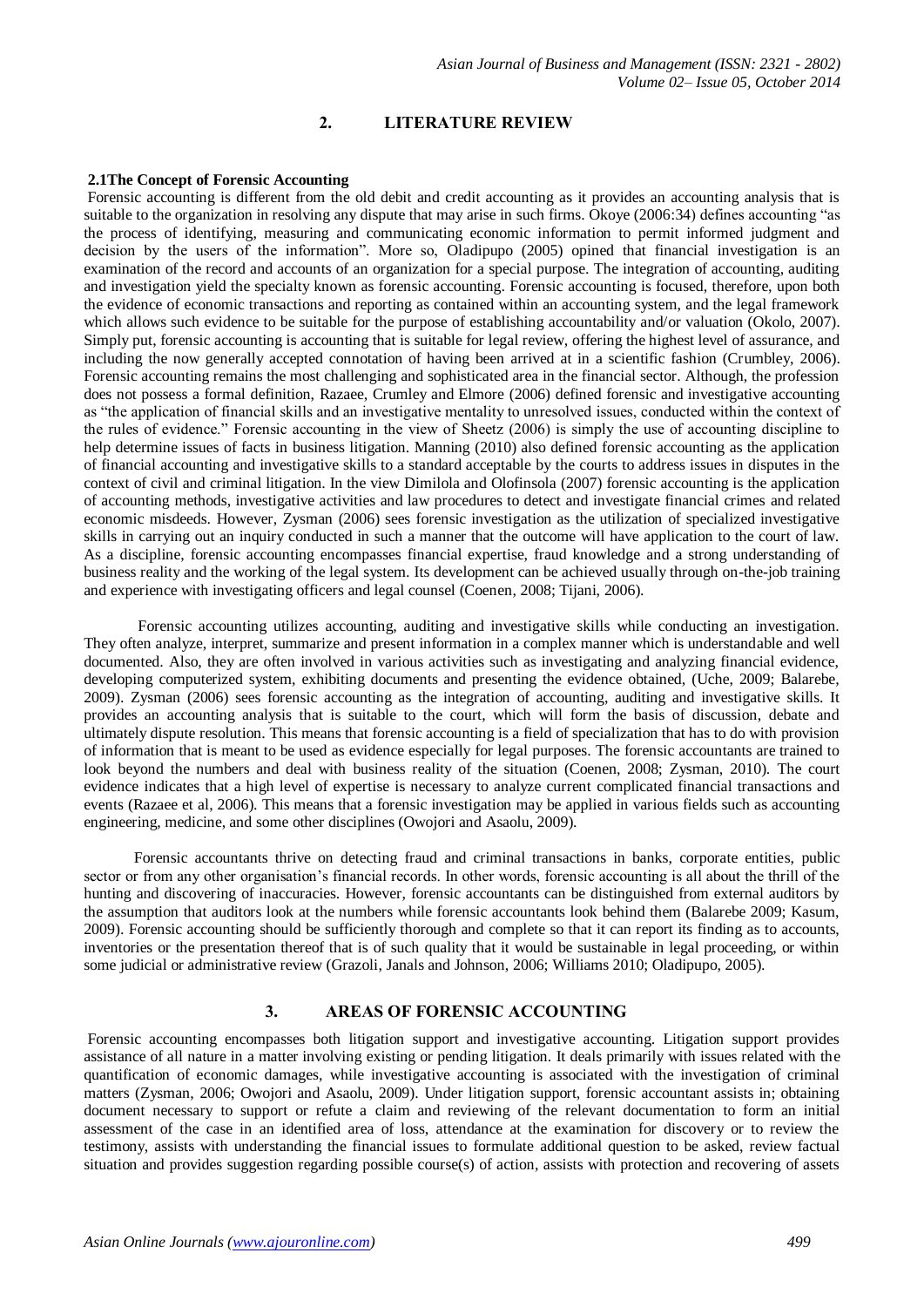under criminal investigation, which are usually on behalf of the police with the aim of presenting evidence in a professional and concise manner.

While the investigative support include; shareholders and partnership dispute that involve analysis of numerous year financial record for valuation and qualification of the issue in dispute, personal injury claim, where for example economic losses from motor accidents or wrongful dismissal may need to be quantified, business interruption and other type of insurance claim, these assignment involve a detailed review of policy to investigate coverage issues and the appropriate methods of calculating the loss, business employee fraud investigation which can involve fraud tracing, asset identification and recovery, intelligence gathering and due diligence review, professional negligence, to ascertain the breach and quantify the loss involve and mediation and arbitration, as a form of alternative dispute resolution.

# **3.1 Need for Forensic Accounting**

Several instances of corporate scandals and failure in the recent past have put the professional accounting bodies into a new perception that goes beyond the traditional statutory audit. There is need to respond to this changing criminal threat and the skills of non traditional investigators like the accountant and legal experts are needed to combat the corporate ill, this has increased the quest for the services of the forensic accountant (Uche, 2009; Mojeed, 2007). According to newly launched KPMG's fraud barometer, more than \$100 million worth of fraud has been passing through the courts every six months since January 2008 in the United States of America (USA), (Bolgna and Linqvist, 2010; Rumaswamy, 2009). According to Okolo (2007) financial crimes has become really pervasive and the likelihood of corporate fraud occurring has also become more severe. Kapmag (2008) posited that fraud and abuses cost business in the United States more than \$84 billion dollars annually and an average organization loses six percent of its total revenue to fraud and abuse committed by its own employees. The Senate Committee Chairman on Public Service Aloysius Etok described the pension fund fraud of N273.9 billion as "syndicated and institutionalized fraud and embezzlement in the management of pension fund in the country" (Aderibigbe, 2013). Also the World Bank ex vice president Oby Ezekwesili observed that an estimated \$400 billion U S dollars of Nigeria's oil revenue was stolen or misspent since independence in 1960 (The Citizen, 2014). The immediate past governor of Central Bank of Nigeria (CBN) Lamido Sanusi stated that 3380 cases of fraud involving N17.97billion was reported in 2012 while 2352 cases involving N28.40 billion was reported in 2011 in Nigerian banks (CBN, 2013). Crumbley (2009) noted that no matter how optimistic we aim to be about the future, the recession has given birth to more criminalists than ever with many more frauds yet to be discovered. In his words, "just like termites, fraud never sleeps; just like termites, fraud can destroy the foundation of a business". Thus, as long as there are corrupt corporations, crime syndicates and terrorists bouncing money amongst us, there will be no shortage of demand for forensic accountants (See table 1 for cases of reported fraud in Nigeria between 2005-2013). Table 1 shows some reported cases of financial crimes in Nigeria.

| <b>Name of Accused</b>  | Unit                            | <b>Nature of Crime</b>     | <b>Amount Involved</b>   |
|-------------------------|---------------------------------|----------------------------|--------------------------|
| Tony Anenih             | Former Minister of Work         | Payment for Contract not   |                          |
|                         |                                 | Executed                   | N525 million             |
| Rosemary Usifo          | <b>First City Monument Bank</b> | Fraud                      | N30 million              |
| Francis Atuche          | Former MD Bank PHB              | Fraud                      |                          |
|                         | Former MD Spring Bank           |                            |                          |
| Charles Ojo             |                                 |                            | N <sub>125</sub> billion |
|                         |                                 | Fraud                      |                          |
| Olu Ogunbanbo           | Oil Subsidy                     | Fraud                      | N979.6 million           |
| Sinatu Ojikutu          | Former Deputy Governor          |                            |                          |
|                         | Lagos State                     | Fraud                      | N130 million             |
| Okechukwu Chukwulozie   | <b>Former NAICOM Boss</b>       | Fraud                      | N10.4 million            |
| Jonah Jang              | Governor of Plateau State       | Misappropriation<br>of     | N5 billion               |
|                         |                                 | <b>SURE-P Fund</b>         |                          |
| Akingbola Erasmus       | MD<br>Defunct<br>Former         |                            |                          |
|                         | Intercontinental Bank           | Fraud                      | N47.1 billion            |
| Nigerian Embassy in the | Sale of Properties              |                            |                          |
| <b>United States</b>    |                                 | Misappropriation<br>of     | \$27 million             |
|                         |                                 | proceeds                   |                          |
| Stella Oduah            | Minister<br>of<br>Former        | Unauthorised Purchase of   |                          |
|                         | Aviation                        | Armored cars               | N225 million             |
| Diezani Allison-Madueke | Minister of Petroleum           | <b>Chartered Aircrafts</b> | N10 billion              |
| Jimoh Enesi             | Former Chairman Adari L         |                            |                          |
|                         | G, Kogi State                   | Money Laundering           | N7.3 million             |

Table 1 Some Reported Cases of Fraud in Nigeria between 2005 - 2013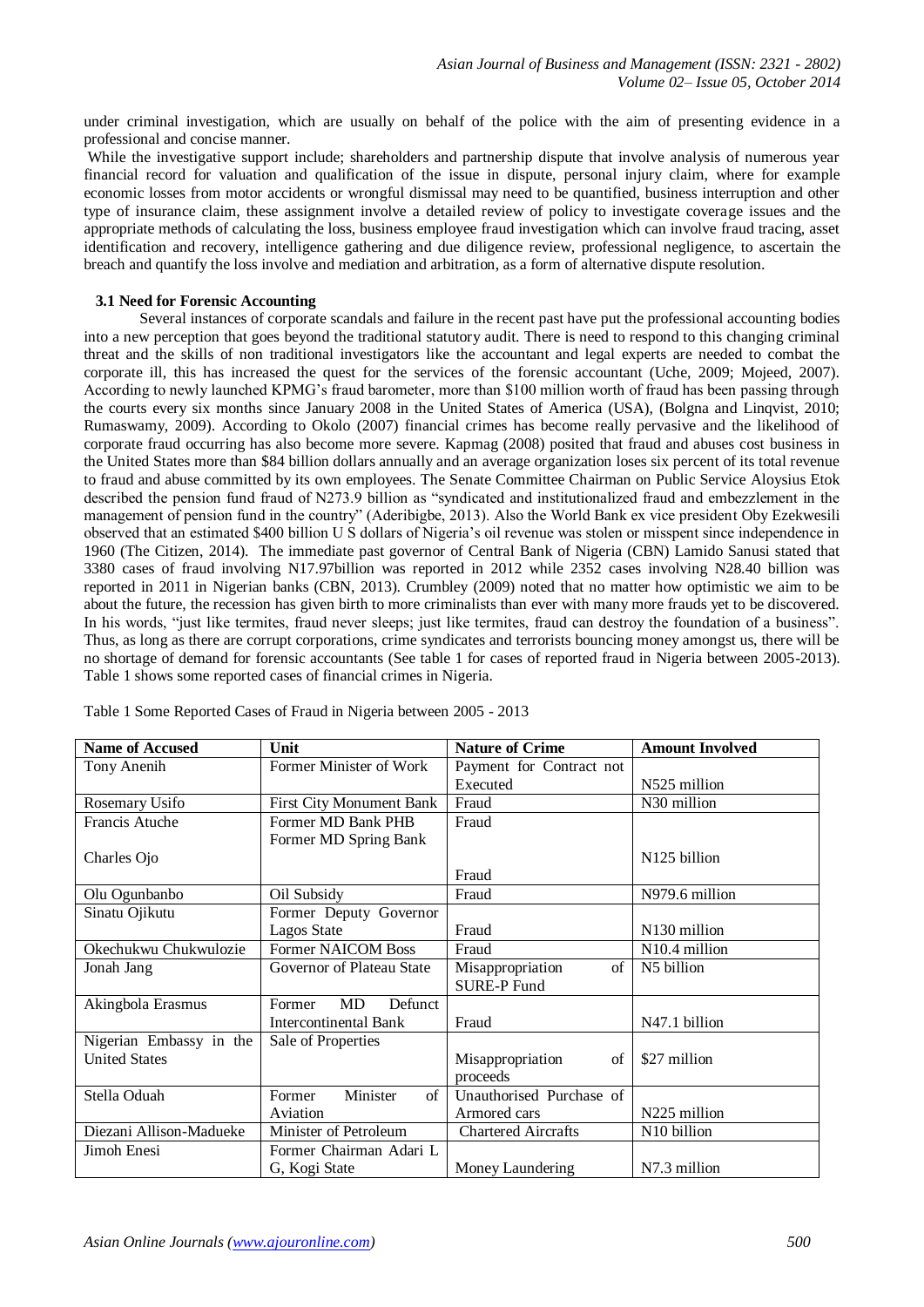*Asian Journal of Business and Management (ISSN: 2321 - 2802) Volume 02– Issue 05, October 2014*

| Danjuma Goje                                  | of<br>Governor<br>Former                                   | Diversion of government |                            |
|-----------------------------------------------|------------------------------------------------------------|-------------------------|----------------------------|
|                                               | <b>Gombe State</b>                                         | refund                  | N5.7 billion               |
|                                               | National<br>Poverty<br>Eradication<br>Programme<br>(NAPEP) | Fraud                   | $N12.2$ billion            |
| Albert Nude, Danlandin<br>Garba, Nasir Shehin | <b>Sterling Bank</b>                                       | Fraud                   | N <sub>146.7</sub> million |
| Kigo,<br>Atiku<br>Abubarkar<br>Uzoma Cyril    | Police Pension Fund                                        | Fraud                   | N33.2 billion              |
| Cecilia Ibru                                  | Former MD Oceanic Bank                                     | Fraud                   | N191 billion               |
| Danasebe Ibrahim                              |                                                            |                         |                            |
|                                               | <b>Union Bank</b>                                          | Fraud                   | N <sub>2.05</sub> billion  |
| Sule Lamido                                   | Governor of Jigawa State                                   | Money Laundering        | N <sub>10.4</sub> billion  |

Source: [www.thecitizenng.com/financial](http://www.thecitizenng.com/financial) crime (2014). Table Drawn by the Author (Okolie)

The rate at which public office holders in developing economies perpetrate financial malpractice is dangerously alarming. Leaders of third world nations especially, embezzles public fund not minding whatever consequences their activities may have on the citizens of the country and their image in the international community when their nefarious acts become known to the world (Adefila, Kasum and Olaniyi, 2006).

Within the last forty years, table 2 below shows some of the high profile embezzlement of leaders of developing countries.

| raone 2 Ecaders of Developing Countries and Amount EmocELica during their Tenare in Office<br><b>Head of Government</b> |                                              |                                                        |  |  |
|-------------------------------------------------------------------------------------------------------------------------|----------------------------------------------|--------------------------------------------------------|--|--|
|                                                                                                                         | <b>Period of Reign</b>                       | <b>Estimate of Funds Allegedly</b><br><b>Embezzled</b> |  |  |
| Mohammed Surharto                                                                                                       | President of Indonesia 1967-1998             | US\$ 15 to 35 billion                                  |  |  |
| <b>Ferdinard Marcos</b>                                                                                                 | President of Philippines 1972-1986           | US\$ 5 to 10 billion                                   |  |  |
| Mobutu Sese Seko                                                                                                        | President of Zaira (Congo DR) 1965 -<br>1997 | US\$ 5 billion                                         |  |  |
| Sanni Abacha                                                                                                            | President of Nigeria<br>1993-1998            | US\$ 2 billion                                         |  |  |
| Siobodan milosevie                                                                                                      | President of Serbia Yugoslavia 1989-<br>2000 | US\$1 billion                                          |  |  |
| Jean-Cluade Duvallier                                                                                                   | President of Haiti<br>1971-1986              | US\$ 300 to 800 million                                |  |  |
| Alberto Fujimnori                                                                                                       | President of Peru,<br>1990-2000              | US\$ 600 million                                       |  |  |
| Pavio Lazarenko                                                                                                         | Prime Minister of Ukraine, 1996-<br>1997     | US\$ 114 to 200 million                                |  |  |
| Armoldo Aleman                                                                                                          | President of Nicaragua, 1997-2002            | US\$ 100 million                                       |  |  |
| Joseph Estrada                                                                                                          | President of Philippines 1998-2001           | US\$78 to 80 million                                   |  |  |

Table 2 Leaders of Developing Countries and Amount Embezzled during their Tenure in Office

Source: Transparency International (2008)

Experts in the field pointed out that with the intense economic pressure and with more companies facing bankruptcy, many jobs are at risk and employees who feel pressured to maintain the status quo are forced to engage in corrupt practice (Damilola and Olinfinsola, 2007). Whatever the reason may be, more and more forensic accountants have been called upon to meticulously search through documents, discover new information, and help in putting together the irregular pieces of company's financial puzzle to solve the vexing problems of embezzlement, corruption, fraud and mismanagement. Sophisticated accounting techniques are therefore necessary to detect, trace and resolve it, especially, when the result may impact negatively on the financial statement (Owojori and Asaolu, 2009; Mojeed, 2007; Tijani, 2006).

According to Okunbor and Obaretin (2010) the following are the important reasons for the growth of forensic accounting; internal audit and audit committee as a part of the management function could not throw light on the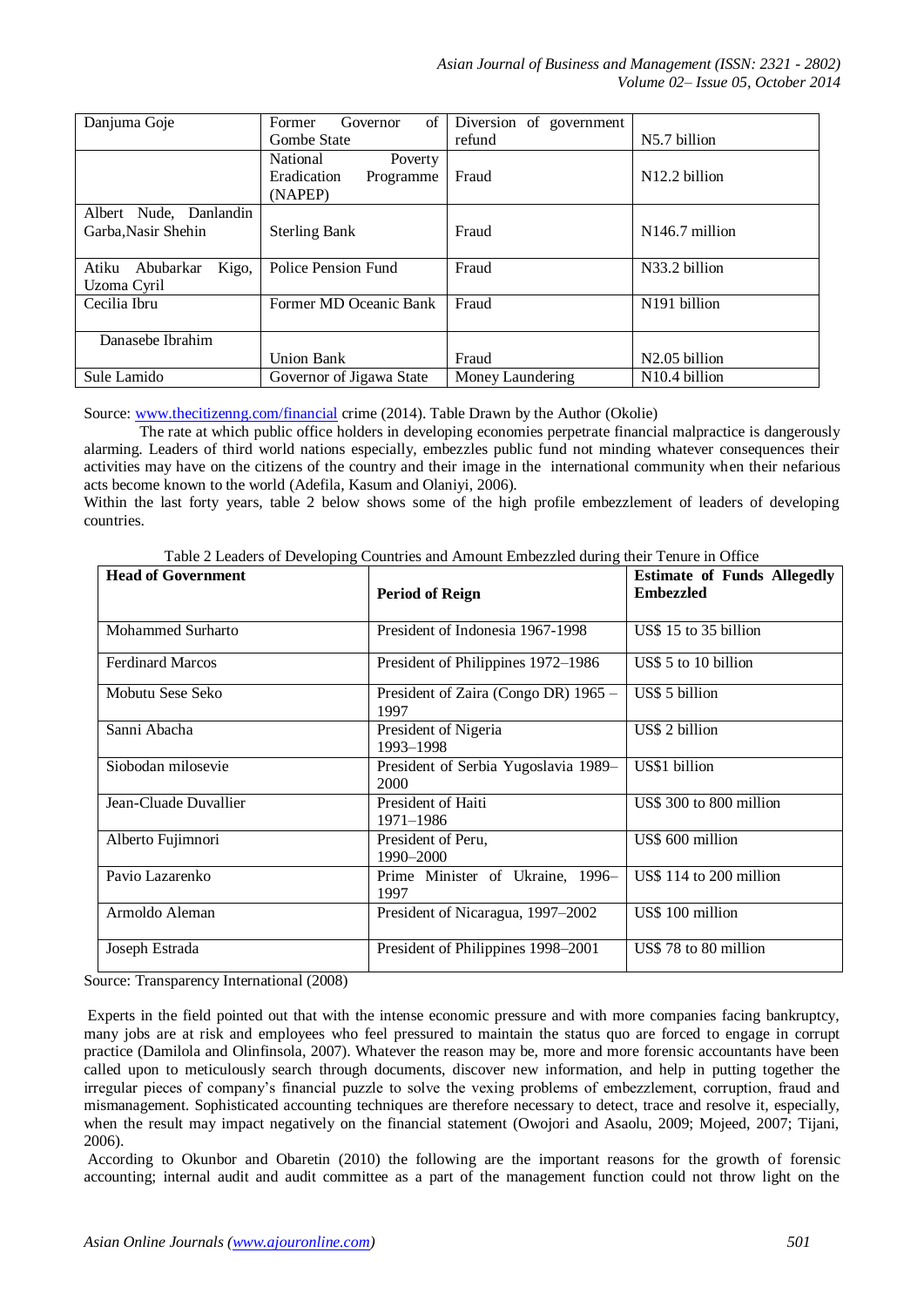different facts and other hidden aspects of corporate fraud, rotation of the statutory audit touches only part of the problem, as the method of appointing the statutory auditors brooks collusion and lobbying. The certificates of the auditors are hardly scrutinized carefully especially when the reports are unclean and qualified and the internal auditor may detect what happened, but they are hardly in a position to initiate proper action. The role of a forensic accountant as highlighted by (Aderibigbe, 2010; Mojeed, 2007) include; giving preliminary advice on amount of damage based on an initial interview of the pleading, and the evidence available at the start of proceedings, identifying the key documents which should be made available as evidence in court and preparing a detailed balance report written in a language readily understood by a non accountant. Other roles include; dealing with all issues irrespective of whether they are favourable to the client or not, reviewing expert accounting reports submitted by the other side, together with the report from other experts on both side and advising lawyer on the implications of these reports, advising lawyer during the trials, particularly in relations to the cross examination of the other side's report and giving oral evidence at the trial if there is no act of court settlement.

# **3.2 Effects of Fraud and Corruption in the Economy**

Fraud and corruption is so endemic that it is gradually becoming a normal way of life in Nigeria and other developing countries. Financial irregularities are so common that almost every individual cannot wash his or her hand clean of it (Oladipupo, 2005). From public officeholders to the managing directors of companies, individuals perpetrate fraud and corrupt practice according to the capacity of their office. Although financial irregularities affect both private and public sectors, the magnitude of public office fraud, together with the extent to which citizens are affected calls for much concern. The increase in financial crimes is making it difficult for Nigeria to meet her welfare and social responsibility to the citizenry. Uche (2009) asserts that high levels of financial abuses are hindering tax collection, making the enforcement of law difficult and discouraging foreign investment. Corruption and fraud have been responsible for Nigeria's comatose economy, capital flight, unemployment, insecurity, high level of poverty, stunted economic growth and development and a whole lot of other social vices in the country (Aderibigbe, 2010). Fraud and corruption are among the greatest obstacle to Nigeria's progress, development and advancement. Corruption and fraud also represents a significant additional cost of doing business in many developing countries. They undermine development by distorting the rule of law and weakening the institutional foundation upon which economic growth and development depends (Damilola and Olinfinsola 2007).

The synopsis of all efforts at eradicating and eliminating corrupting from Nigeria clearly indicate that all such efforts have been met with vigorous resistance by the corrupt and very powerful segment of the Nigerian population. The falsities and frauds which are now being uncovered are responsible for the lack of capacity utilization in the Nigerian economy. And only recently, the Manufacturers Association of Nigeria (MAN) complained publicly, about how Nigerian banks are not helping matters of spurring economic development and progress through the infusion of needed resources into action production base of the economy (Aderibigbe, 2013; Nwachukwu and Maduka, 2012).

# **3.3 Methodology**

#### **3.3.1 Research Approach**

The study seeks to find solutions to the problems of corporate failures, economic crimes and corruption in developing economies like Nigeria. This study was conducted through the application of both the empirical and descriptive research methods. Empirical research is an activity that is based on observation, reasoning and logical analysis (Onwumere, 2009). Descriptive method aim mainly at collecting information that reveals the characteristics or features of an existing phenomenon. At times descriptive method is concerned with how and what is or what exists, and how this influences or affects the present condition or event (Cohen and Manion, 198**0).**

# **3,3,2 Research Design**

The collection of data was done in such a way to cover the major developing economies with emphasis on data relating to Nigeria, (see tables 1 and 2). This is to ensure the validity of the conclusion drawn.

# **3,3,3 Data Collection Method**

Secondary data collection method was used in collecting for the study. The secondary sources include journals, internet, textbooks and newspapers. The descriptive data analysis method was applied in the analysis of the data gathered, interpretation was made and conclusion was drawn.

# **4. THE SKILLS NEEDED BY FORENSIC ACCOUNTANT**

Arising from the need for the forensic accountant is the quality and skills required for the performance of his duties. A forensic accountant requires a high level of competence, probity, integrity and honesty to perform his job. Oladipupo (2005) is of the opinion that forensic accountant must be fully trained and must prove his competence by passing all relevant examination to become a member of a recognized accounting body. Patience and analytical mindset are absolutely essential, as forensic accountants need to question seemingly benign documents and look for inconsistencies. They should be proactive, sceptical in examining the books, making no assumption of management integrity, (Tijani, 2006; Manning, 2010). The forensic accountant must also have an "investigative mindset", requires a sceptical attitude in the identification, pursuit, analysis and evaluation of information relevant to each engagement,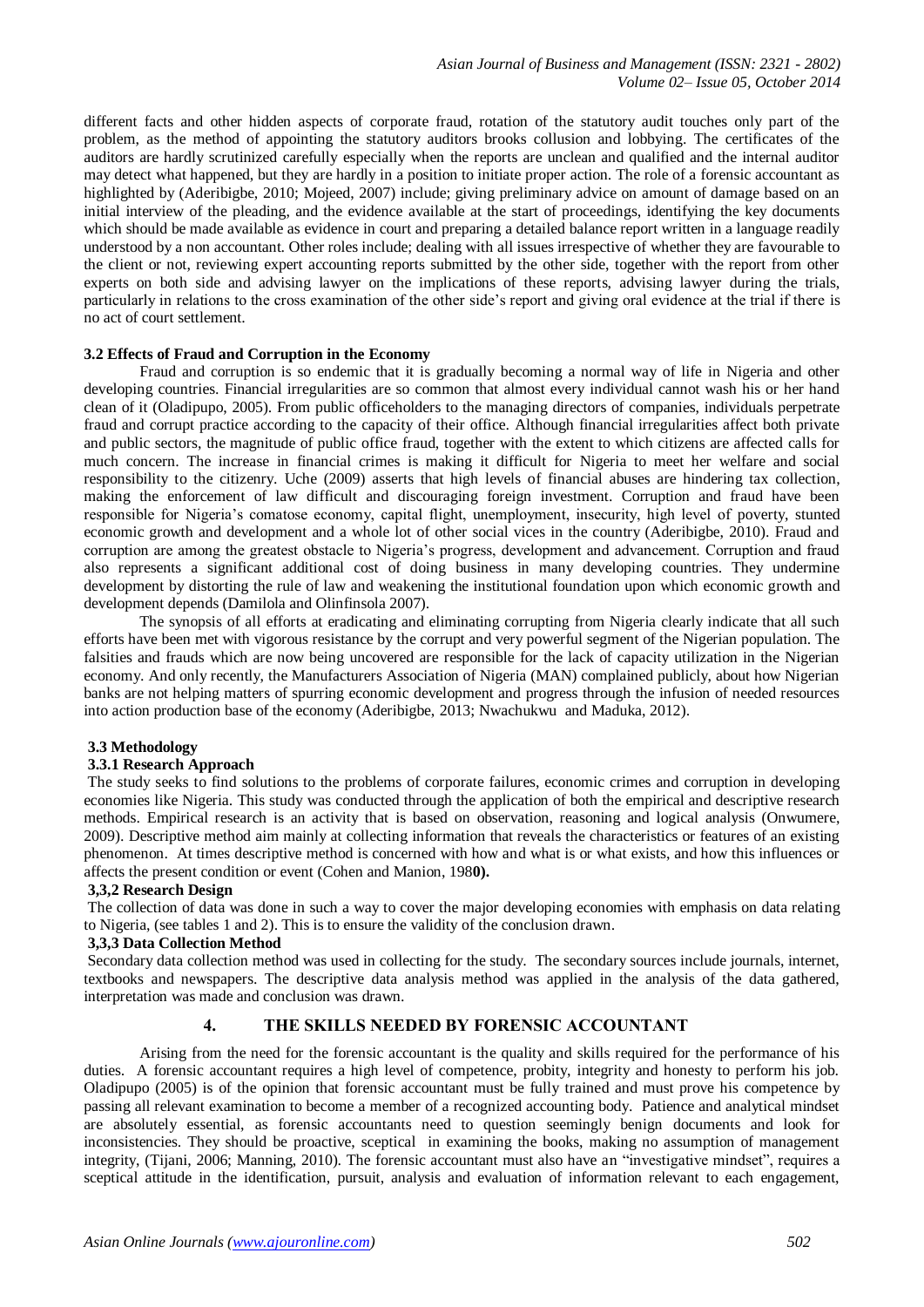believing that it may be biased, false and/or incomplete, (Aderibigbe, 2010; Kasum, 2009). To be a professional forensic accountant, one needs to develop a sense of absolute discretion and be open minded to consider all alternatives, scrutinize the fine details and at the same time see the bigger picture. In the view of (Oladipupo, 2005; Damilola and Olinfinsola, 2007), the professional accounting skills required by the forensic accountant include but not limited to the following;

An understanding of how business activity is documented, recorded, reported, managed and controlled; the ability to identify, obtain, examine and evaluate relevant information; the ability to quantify the financial impact of actual or expected transactions or events; the ability to perform and interpret relevant analyses of information; the ability to document and explain business information and the results of the financial analyses for decision-making purposes and the ability to render relevant and appropriate opinions and conclusions based on the findings and results of the work performed. They went ahead to add that investigative skills required by the forensic accountant include the following; an understanding of the context within which the engagement is to be conducted; the ability to identify, obtain, examine and assess information relevant to the engagement; the ability to analyze and compare various types and sources of information; an understanding of the types of information that would assist in establishing motive, intent and bias, an understanding of the ways in which information could be fabricated or concealed; an understanding that information collected and the work performed, including the work and information of others, may become subject of disclosure and be tendered as evidence and the ability to document and present investigative findings and conclusions for decision making purposes.

Furthermore, Sheetz and Howard (2006) listed the minimum requirement that a forensic accountant must possess to include: an ability to review a large volume of documentation ranging from the more usual accounting records and management information system to memos, correspondence and other less obvious financial data to extract the key issues quickly. A sound understanding of peculiarity of various business methods, a sense of urgency and commitment which will ensure prompt response when required and adherence to strict time table even when need arises to work for more hours to meet targeted time. An ability to communicate complex theoretical ideas in a manner which is readily understandable by the layman, supporting facts and figures when necessary without giving an impression of superiority and most essentially, an ability to appear objective and professional without taking part in the inherent partisan process of a court.

Grazoli et al (2006); Kasum (2009) are of the view that the forensic accountant should possess the following qualities to enable him perform his functions efficiently; be a good interviewer, this is required to obtain relevant information; have the ability to review and identify relevant documents; be able to reconstruct financial transactions through information obtained from third parties; know the legal implication of evidence obtained; know how to maintain chain of custody over documents when gathering and preserving accounting evidence; have the ability to observe behaviour especially during interviews; have the ability to use computer forensic tools that could be both software and hardware in gathering evidence and also analyzing evidence gathered. Ability to inspect documents for authenticity, alterations, forgery or counterfeiting and ability to design fraud scenarios, thinking like the fraudster to determine occasions when internal control could be circumvented or where the control are not enforced and therefore, taken advantage of by the employee.

However, Crumbley (2006) summarized the skills required by the forensic accountant in the following way; "The characteristics of forensic accountant are like a three-layer wedding cake. The larger bottom layer is a solid background in accounting. A smaller second layer is a deep background in investigative auditing. The smaller top layer is knowledge of certain legal concepts. The icing on the cake is to be proficient in written and oral communication. Of course, throughout the cake there is the need for a deep knowledge of computer techniques and interviewing skills".

# **5. THE CONCEPT OF FRAUD AND CORRUPTION**

Williams (2010); Khan (2005) defined corrupt practice as any immoral, illegal and unethical act and include to cheat, lie, defraud and so on. Corruption is also seen as the misuse of entrusted power for private benefit. Forms of corruption include bribes, cronyism and nepotism, political donations, kickbacks and artificial pricing and fraud of all kinds. Fraud also has been classified into three to include asset misappropriation, corruption and fraudulent statements. They involve theft or misuse of asset, improper use of influence in a transaction for own benefit and falsification of financial statements (Rumaswany, 2009). The following are the types of fraud that can easily be perpetrated in companies and ministries. Credit card fraud, consumer fraud, kickbacks, bid rigging, inflated invoices, inventory theft, theft of cash, cheque fraud, ghost employees, computer related fraud, financial statement fraud, cyber theft, hacking into unathorised source of information, Automated Teller Machine (ATM) theft, asset revenue misstatement, concealed liabilities and expenses, improper revenue recognition, inadequate disclosures, inside trading, diversion of sales, false invoices and phantom vendors, loan fraud, theft of intellectual property, payroll fraud and so on. The forensic accountant's knowledge and understanding of abnormal situations and manner of treating transactions will assist him to identify frauds easily (Uche, 2009; Oladipupo, 2005).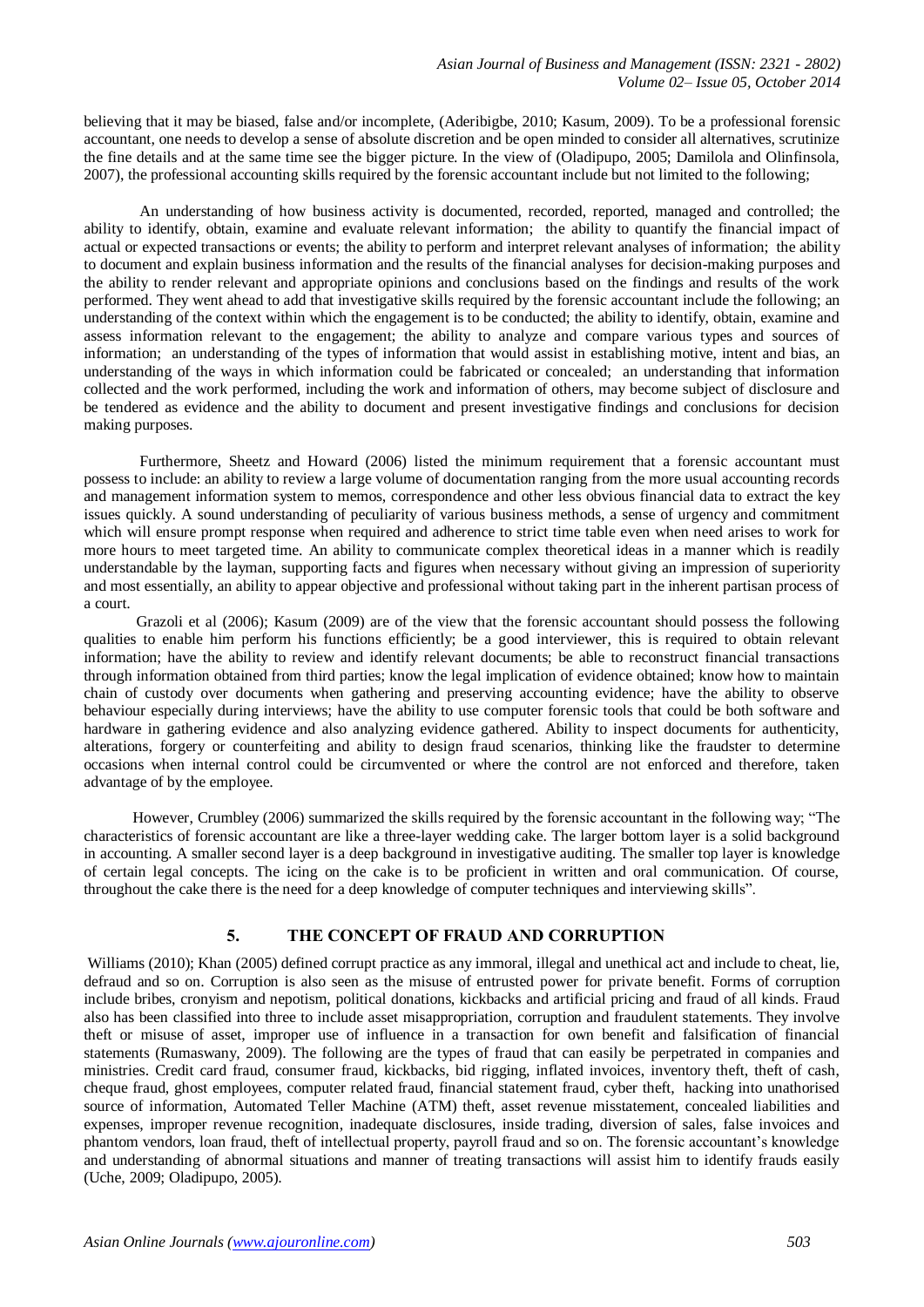# **5.1 Conditions Favourable to Corrupt Practice**

Oladipupo (2005); Khan (2005) identified the following as conditions that makes the perpetration of corrupt practices easy or possible, as this will assist the forensic accountant to intensify his effort and to carry out a detail job where these conditions exist. In other words, such situations increase the probability of fraud being committed. Such situations include; concentration of power in decision makers who are not directly accountable to the people as often seen in non-democratic regimes, lack of government transparency in decision-making, costly political campaigns, large amount of public capital in a project, self interested close cliques, weak legal profession, poorly paid government officials, apathetic, uninterested or gullible populace that fail to give adequate attention to political processes, absent of adequate control to prevent bribery, lack of adequate segregation of duties and so on. Organizations have identified collusion between employees and third parties as the most significant factor contributing to fraud in most developing countries including Nigeria (Aderibigbe, 2010; Uche, 2009).

## **5.2 Indicators of Financial Crime**

Okolo, (2007); Okunbor and Obaretin, (2010) and Tijani (2006) identified two indicators of financial crime in an organization as the red flag of employee behaviour and the red flag of organizational behaviour.

#### **5.2.1 Red Flags of Employee Behaviour**

The indicators under the employee behaviour include the following;

Overworking – financial criminals are sophisticated and know that typical suspects of misdeeds in organsations are likely to be those who miss work a lot, ask for sick leave, go home early, and so forth. Hence the financial criminal tends to work long and hard, staying after hours, volunteering for extra duties, or in short, attempting to appear as a superstar in the organization. This is called protective behaviour pattern, it will afford them the opportunity of knowing about virtually everything happening in the organization.

Overpersonalised business matters – a financial criminal will become extremely upset over little things that touch or threaten their scam or fraud, and this may be something as minor as a change in office location, or something like another employee dealing with a vendor that they think they should be the only one dealing with the vendor. They do not also have kind words to say about top management (calling them corrupt) because (a) they want to be perceived as a powerbroker or dealmaker and (b) they plan to claim, if caught, that the kind of thing they did was nothing compared to what goes on at the top.

Anti-social loner personality – the criminal may or may not have this personality to begin with, but criminologists say that something about the unshareable aspects of financial crime may cause the persons to become loner. Their constant griping about management and the workplace also tends to result in a perception that are antisocial. Their relationships with co-workers can be characterized as cold and impersonal since all that they are inquisitive about is how co-workers do their job so they can learn about any system controls that are in place throughout the organization.

Inappropriate lifestyle change – few financial criminals can resist the urge to spend some of their ill-gotten loot, and the lifestyle, assets, travel, or offshore bank accounts will just not add up to the salary they are making. They are driven by more money, and to boast and brag about knowing such opportunities.

#### **5.2.2 Red Flags of Organisational Behaviour**

Under the organizational behaviour, the indicators include the following;

Unrealistic performance compensation packages – the organization will rely almost exclusively, and to the detriment of employee retention, on executive pay systems linked to the organization's profit margins or share price perfomance

Inadequate Board oversight – there is no real involvement by the board of directors, board appointments are honorariums for the most part, and conflicts of interests as well as nepotism are overlooked.

Unprofitable offshore operations – foreign operation facilities that should be closed down are kept functioning because this may be where top management fraudsters have used bribes to secure a "safe haven" in the event of need for swift exit.

Poor segregation of duties – the organization does not have sufficient controls on who has budget authority, who can place requisitions, or who can take customer orders, and who settles or reconciles these things when the expenses, invoices, or receipts come in.

Poor computer security – the organization does not seem to care about computer security, has slack password controls, has not invested in antivirus, firewall, Intrusion Detection System (IDS), logfiles, data warehousing, data mining, or the personnel assigned to Internet Solutions (IS). Simultaneously, the organization seems over-concerned with minor matters, like whether employees are downloading music, chatting, playing games or viewing porn.

Low morale – low morale and staff shortages go hand -in-hand, employees feel overworked and underpaid, high staff turnover seems to occur in key positions, and complaints take the form of whistle blowing.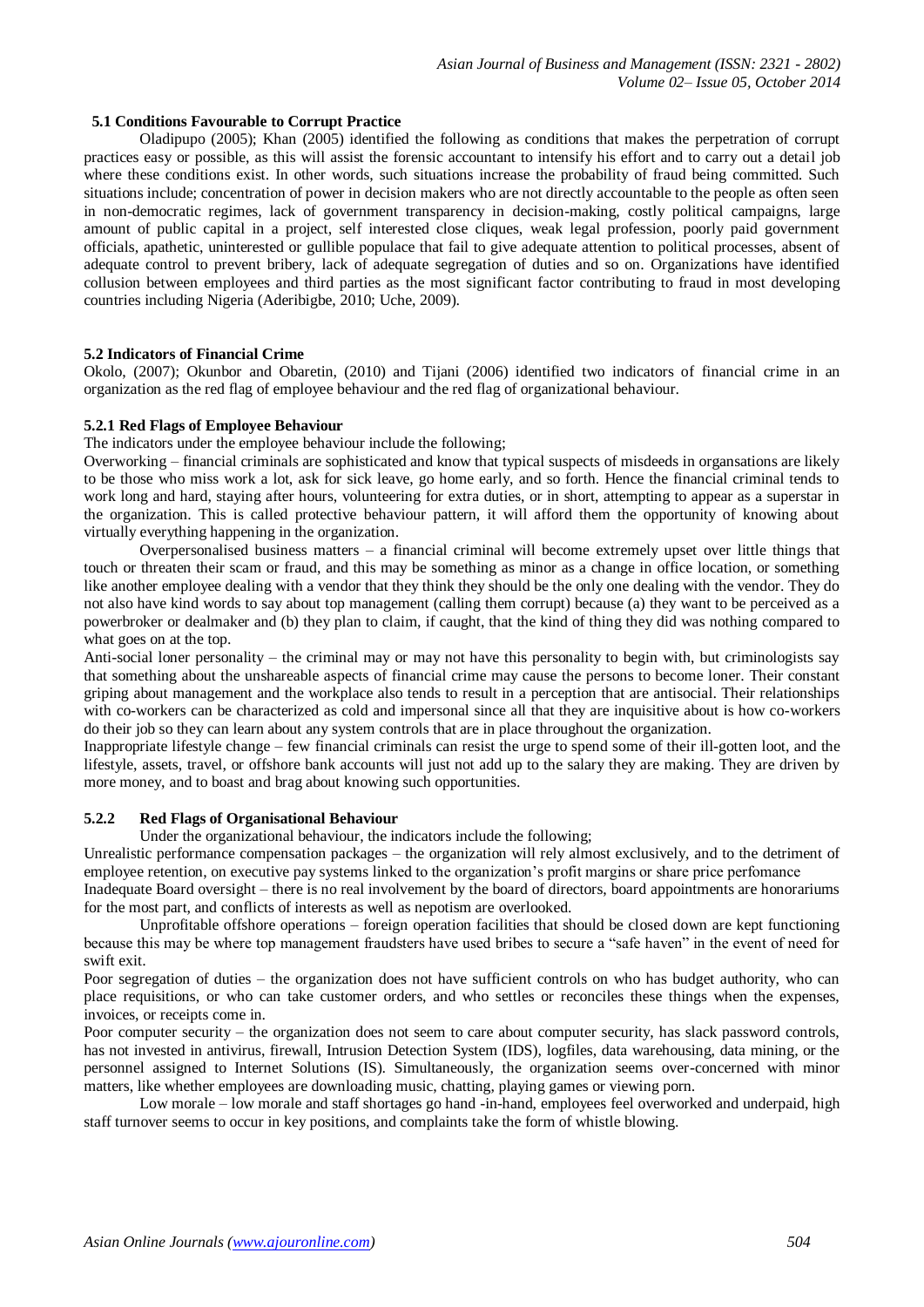## **5.2.3 Methods of Uncovering Fraud**

Ideally, fraud detection ought to be recognized as an important responsibility throughout every organization, every employee in an organization ought to be familiar with disciplinary consequences for breach of trust as well as failure to report criminal misdeeds against the organization (Jonita, 2010; Okolo, 2007).

The Panel of Audit Effectiveness (PAE) observed that unlike the external auditor, the forensic accountant modify the otherwise neutral concept of professional skepticism and presume the possibility of dishonesty at various levels of management, including collusion, override of internal control and falsification of documents (Grazoli et al, 2006). Financial crime or fraud can be detected through a variety of ways such as; internal control, internal audit, notification by employees, discovery by accident, anonymous tip, notification by customer, notification by regulatory or law enforcement agency, notification by vendor, external audit, the organization's top management requesting an inspection on the basis of mere suspicion.

# **6. THE CHALLENGES OF FORENSIC ACCOUNTING**

Ribadu (2011); Okoye (2006) identified the obstacles hindering the efficient application of forensic accounting to include the following; failure of law enforcement agencies in prosecuting offenders, constitutional constraint, attitude of defense lawyers in seeking for adjournments, inadequate of existing procedural laws, congestion and slow pace of court proceedings, jurisdiction problem and cost of investigation and prosecution. In other words, there is a weak legal framework which hinders the application of forensic accounting service in Nigeria. To corroborate this assertion Tijani (2006); Kasum (2009); Owojori and Asaolu (2009) asserted that the application of forensic accounting services have been faced with challenges, which include: unethical management and poor budgeting practice, hiding financial irregularities of hired auditors, lack of co-operation among company's employees and manipulation of financial reports among others.

Other areas of challenges facing forensic accounting today, include the following; Client's High Expectation- As the client's ideal increases with improvement in technology, the forensic accountant's capabilities is also expected to rise. The speed of the internet and its ability to reveal anything about everything gives client the impression that the forensic accountant should have the ability to uncover any fraud and solve a complicated crime within a short period of time. It takes time for the forensic accountant to build up his case by gathering evidence to prove that the action was fraudulent and the fraud was perpetuated by the accused (Jonita 2010; Zysman 2006). Owojori and Asaolu (2009) asserted that in reality, a fraud case takes time to uncover, therefore the case is not just closed by the long period it takes to resolve it.

High Cost of Equipment- High cost of equipment, programs and materials for forensic accounting functions is a big challenge to the work of the forensic accountant. Many high tech equipments that are available are often too expensive for government and small forensic firms to afford and maintain (Jonita, 2010).

Disappearing Paper Trail- Today's technological advances have also created yet another thorny issued for forensic accounting. Formerly, accountants were engaged in the combing of piles of receipts, invoices, ledger and tax records to find missing assets or to ascertain how a fraud was committed. However, today, these files are increasingly kept as password and encrypted computer files, thereby increasing the difficulty of getting facts and evidences by the forensic accountant (Jonita, 2010; Razaee, et al 2006).

Investigating Cyberspace- Manning (2010); Oladipupo (2005) opined that a growing number of business operate solely online, so to investigate these companies, the forensic accountant must enter cyberspace, which poses a great challenge. These cases are very difficult to track because of the lack of paper trail and the ease in which a person can shield his or her identity online.

Analysis of Electronic Devices- Electronic devices refer to any electronic device capable of storing information of evidentiary value, including cellular phones, electronic organizers and various network communications devices such as routers and hubs. The analysis of such devices is somewhat more complex than the activity of recovering data from storage media and the hardware required is generally more specialized (Tijani, 2006; Coenen, 2008).

Electronic Evidence- According to Okunbor and Obaretin, (2010) and Adhikari, (2012) some important aspects of financial forensics involving information technology that affects the practice of forensic accounting are digital evidence and it includes the following; the recovery of the data that has been deleted intentionally or accidentally or the recovering of damaged documents from a computer storage drive, for those on a network server it would include the direction of the network data while ensuring that the integrity of the systems is maintained and that the data can also be authenticated, it may involve the use of a message chest which would ensure that the digital evidence have not been damaged, changed or modified in any way, it can also be to ensure and confirm the authenticity of the digital evidence and more importantly it has to be preserved and maintaining the chain of custody of the evidence, otherwise it may become contaminated and worthless for the case or investigation.

#### **6.1 Approach to Forensic Accounting Work**

The forensic accountant is expected to approach and handle his work in a meticulous manner so as to come out with a sound, objective and reliable result. Zysman (2006); Aderibigbe (2010); Crumbley (2003) outlined the following steps in executing forensic accounting work; Meet with the client - to obtain an understanding of the important facts, players and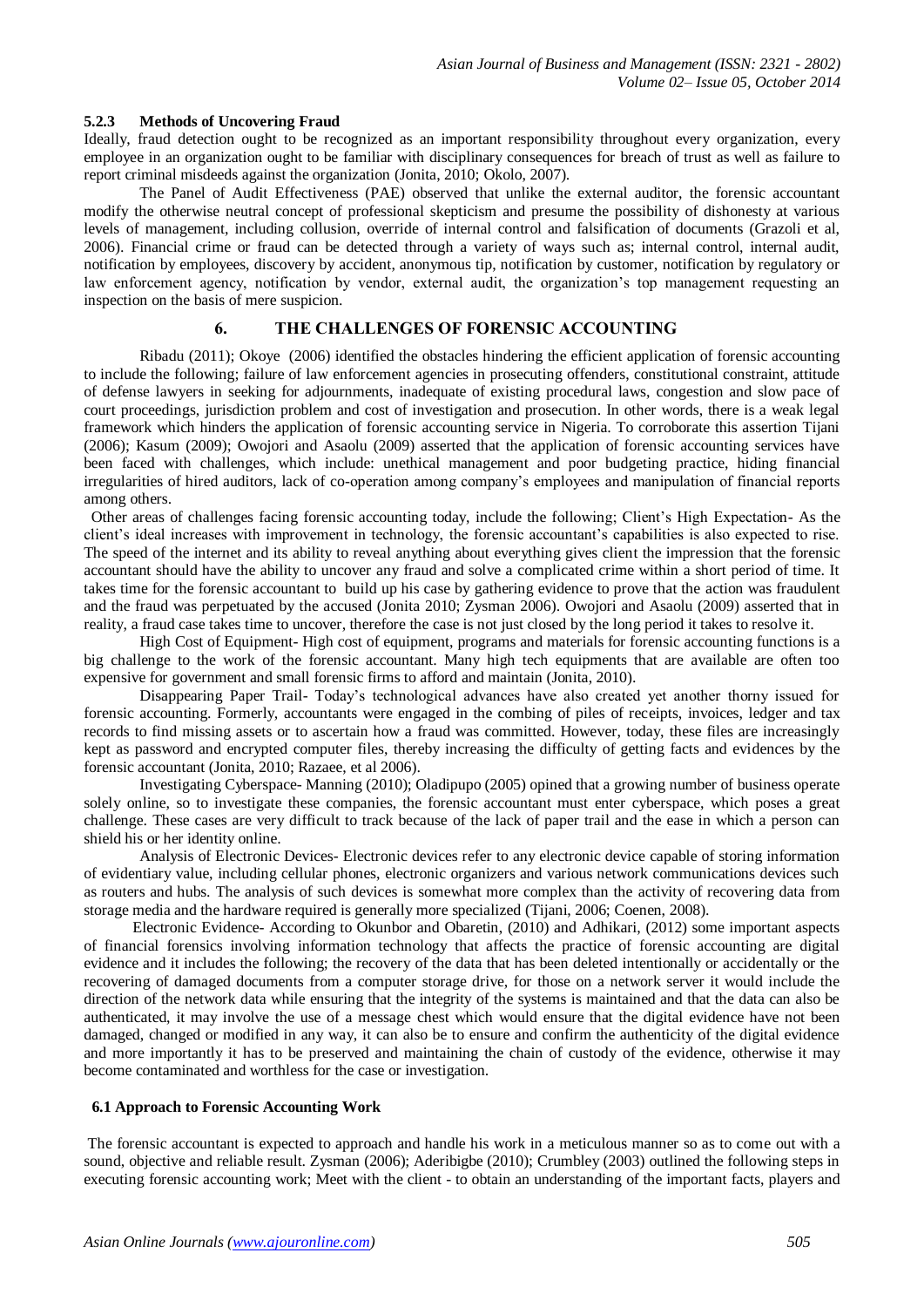issues at hand, perform a conflict check as soon as the relevant parties are established, perform an initial investigation to allow subsequent planning to be based upon a more complete understanding of the issues, develop an action plan that takes into account the knowledge gained by meeting with the client and carrying out the initial investigation and which will set out the objectives to be achieved and the methodology to be utilized to accomplish them. Obtain the relevant evidence - this may involve locating documents, economic information, asset, a person or company, another expert or proof of the occurrence of an event. Performing the analysis - this involve calculating economic damage, summarising a large number of transactions, performing a tracing assets, performing present value calculations utilizing appropriate discount rates, performing a regression or sensitive analysis, utilizing charts and graphics to explain the analysis and a report will often be prepared which may include sections on the nature of the assignment, scope of the investigation, approach utilized, limitation of scope and findings or opinions.

# **7. RECOMMENDATIONS**

Since there is a general belief that no nation can grow when corruption is seen as normal way of life, there is therefore, urgent need to tackle the endemic corruptible tendencies in our companies and politics so that the nation's economy can develop like that of other nations. The various agencies fighting corruption worldwide will need to engage the services of forensic accountant to compliment efforts of other professionals in reducing fraudulent activities and installing fraud proof internal control system in corporate organizations. The local accounting bodies in all developing countries should encourage formalization in the field of forensic accounting. The government of Nigeria should develop interest in forensic accounting and encourage the efforts of forensic accountants in the monitoring and investigating of suspected and confirmed cases of corruption. Practicing accountants in the country should work towards specialization and possibly establishing firms for forensic accounting practice only. The academia should emphasize skill development in the field of forensic accounting. There is need to pay competitive wage rate so as to reduce the tendency to commit fraud. There is no doubt that the cost of investigation is very high, therefore government is advised to buy high cost equipments and such o ther soft-wares necessary for high technology investigation. Criminals are creating new fraudulent techniques every day, therefore information technology training along with the proper forensic accounting courses is a must for today's accounting detective, (Kasum 2009; Owojori and Asaolu 2009). The effect of fraud and corruption on the lives of citizens and operations of businesses has been very alarming and seriously devastating. We therefore recommend the strengthening of forensic accounting institutions and the utilization of their services as a way of providing checks to those who have the intention to commit fraud. Research into and the development of new techniques and tools is vital to keep abreast of changes in technology. Time and resources must be dedicated to the research and development of new forensic techniques, not only to develop solutions to existing problems, but also to recognize emerging problems and find realistic solutions (Uche, 2009; Kasum, 2009).

The following policies should be established and integrated into the system of the organization; review or strengthen the internal controls, institute periodic compliance audits, create an employee hotline, appoint compliance monitoring personnel, establish a code of conduct for all employees, conduct background checks hires with budgetary responsibility, institute fraud awareness training, tie employee evaluation and promotion to ethics or compliance objective (Damilola, and Olinfinsola, 2007; Okolo, 2007).

Management should test controls over a greater period of time, since this provides more evidence of the effectiveness of controls than testing over a shorter period of time. Further, testing performance closer to the date of management's assessment provides more realistic evidence than testing performance in earlier part of the year. Forensic accountants should learn to recognize the telltale signs of financial crime, such as unusual losses, overpayments to suppliers, unusually high business expenses, odd sales patterns, serious customer complaints, inaccuracies in management reports and much more. This is done by carrying out trend analysis to determine significant changes within the desired period.

## **8. SUMMARY AND CONCLUSION**

In summary, the study observed that fraud and corrupt practices are common especially in developing countries and they have negative impact on such economies. We found out that the services of forensic accountants are required in both public and private sectors of the Nigerian economy and their services are much required for fraud and corruption related issues. The problem of the public sector is that it affects a lot of citizens and in most cases perpetrators get away with the act. This is to say that it is only in few instances that the nefarious acts are uncovered on time, investigated and prosecuted. Consequently, many of those involved are left free and hence there is no deterrent for future acts. Based on the result of the study, the researcher draws the following conclusion; corruption in third world countries and especially in Nigerian firms and ministries is alarming and it is not only crumbling the economy but also affecting the national standard of living of the citizens. All these have negatively affected the growth and development of the country. The services of the forensic accountants are in dire need to fight financial crimes and corruption in developing economies, to enhance economic growth and development.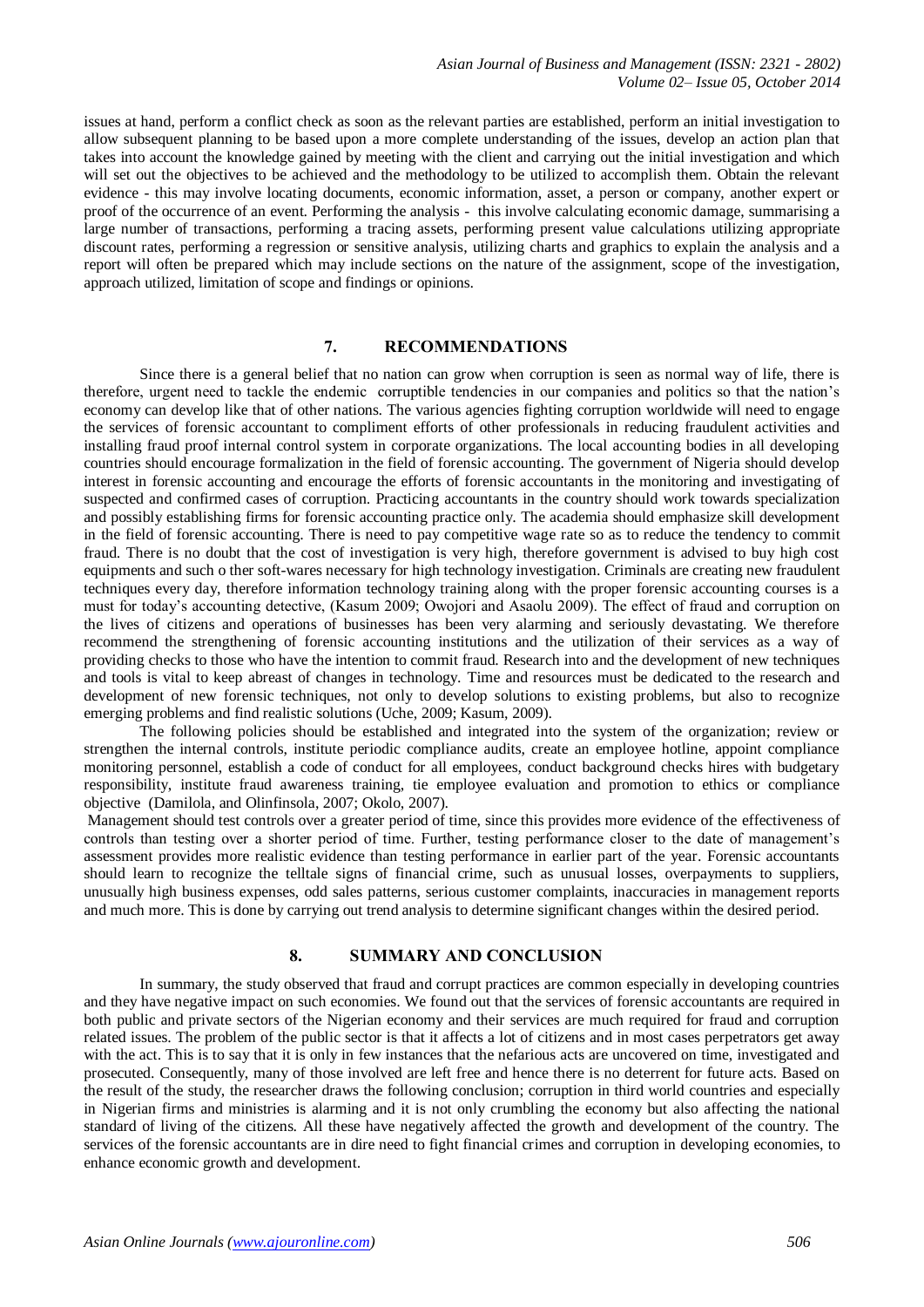# **9. REFERENCES**

[1] Adefila, J.J. Kasum, A.S. and Olaniyi, T. A. 'The Global Endemic Nature of Financial Malpractices: An Analytical Appraisal.' African Journal of Management, Vol.1 (1) pp11-20, 2006.

[2] Aderibigbe, P. The Role of the Forensic Chartered Accountant in Nigeria. The Nigerian Accountant, Vol. 34 (3) July/Sept 2010.

[3] Aderibigbe, P. Auditors Independence and Corporate Fraud in Nigeria Journal of Research and Development in Higher Education (NIJORDHED), Ile-Ife External Communication Nigeria, 2013.

[4] Adhikari, P. Credibility Question in Accounting Profession, Retrieved on 5<sup>th</sup> May, 2013 from htt://.New business age. Com/sectoral/452, 2013.

[5] Balarebe, I. Economic Financial Crimes Commission (EFCC) and the Law[, www.efccnigeria.org,](http://www.efccnigeria.org/) Retrieved on 7 July 2012, 2009.

[6] Bolgna, I.G. and Liqvist, R.I. Fraud Auditing and Forensic Accounting John Willey Press, New York, 2010.

[7] Central Bank of Nigeria (CBN) Statistical Report Government Printing Press Abuja, (2013).

[8] Coenen, T.L. Forensic Accounting", A New Twist of Accounting Profession. "Tracy@s'equence-inc.com. 2008. Retrieved on 6<sup>th</sup> April 2012.

[9] Cohen, L and Manion, L. Research Methods in Education, London; Croom Helm Ltd, 1980.

[10] Crumbley, D.L. Forensic Accounting: Older than you Think, Journal of Forensic Accounting, Vol. 2 (2) p181, 2009.

[11] Crumbley, D.L. "What is Forensic Accounting", [www.edwardspub.com.](http://www.edwardspub.com/) 2003 Retrieved on 29 December 2010.

[12] Crumbley, D.L. "Forensic Accountants Appearing in the Literature, [www.forensicaccounting.com.](http://www.forensicaccounting.com/) 2006. Retrieved on  $10^{th}$  July 2009.

[13] Damilola, D. and Olinfinsola, J. Forensic Accountants and the Litigation Support Engagement, The Nigerian Accountant. Vol. 39. (4) pp49 – 52, 2007.

[14] Grazoli, S. Janal, K. and Johnson, P.E. A Cognitive Approach to Fraud Detection Journal of Forensic Accounting Vol. 7 (2) pp65-88, 2006.

[15] Izedonmi, F.O.I. Introduction to Auditing, Ambik Press, Benin City, 2007.

[16] Jonita, D. Issues Facing Forensic Accountants, Journal of Forensic Accounting. Vol 10. No3 pp 45- 61, 2010.

[17] Joshi, M.S. Defination of Forensic Accounting" [www.forensicaccounting.com.](http://www.forensicaccounting.com/) (2008), Retrieved on 19<sup>th</sup> June 2010

[18] Kasum, A.S. The Relevance of Forensic Accounting to Financial Crimes and Public Sectors of Third World Economies: A Study from Nigeria. A Thesis Submitted to Department of Accounting and Finance, University of IIorin, Nigeria, 2006.

[19] Khan, S. A. "Corruption and Professional Practice: Issue and Challenges", The Nigeria Accountant, Vol. 38 (4) p 60, 2005.

[20] Kapmag, D. J. Fraud Survey Journal of Forensic Accounting. Vol. 4 (36) : pp 9-22, 2008.

[21] Manning, G.A. Financial Investigation and Forensic Accounting, New York, CRC Press, 2010.

[22] Mojeed, M. Economic and Financial Crime Commission to Probe Babangida's Assets in France. [www.efccnig.org.](http://www.efccnig.org/) 2007 Retrieved on 16<sup>th</sup> April 2010